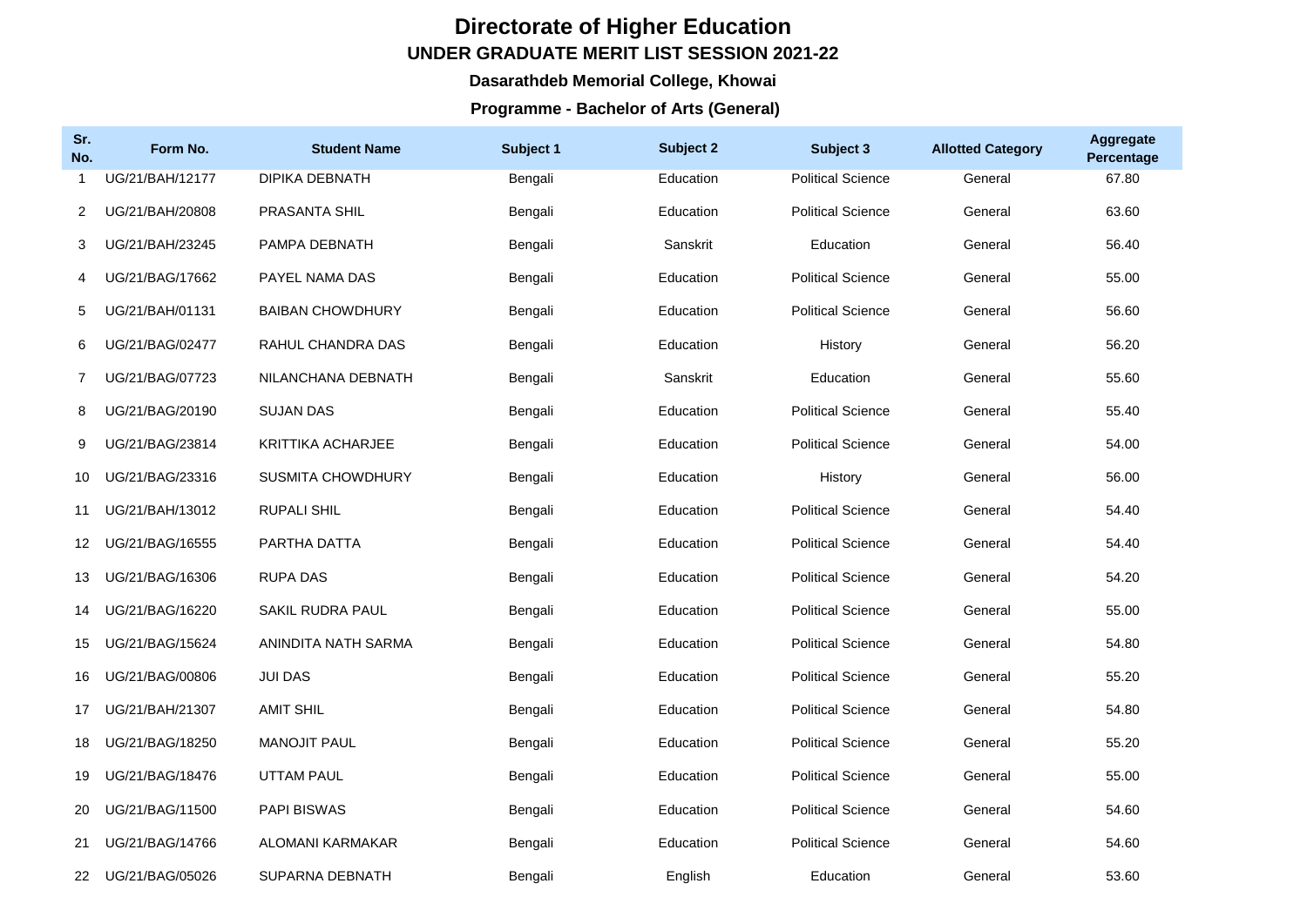| 23 | UG/21/BAG/23134 | RUBEL CHASA            | Bengali   | Education                | <b>Political Science</b>  | General | 53.60 |
|----|-----------------|------------------------|-----------|--------------------------|---------------------------|---------|-------|
| 24 | UG/21/BAG/22532 | <b>AMRITA GOWALA</b>   | Bengali   | <b>Political Science</b> | History                   | General | 53.00 |
| 25 | UG/21/BAG/20567 | PRIYANKA SARKAR        | Bengali   | Education                | <b>Political Science</b>  | General | 53.80 |
| 26 | UG/21/BAG/11865 | <b>JUEL DAS</b>        | Bengali   | Education                | <b>Political Science</b>  | General | 54.00 |
| 27 | UG/21/BAG/13433 | <b>BIKRAM MANDAL</b>   | Bengali   | Education                | <b>Political Science</b>  | General | 53.40 |
| 28 | UG/21/BAG/07712 | ANUPAM SUTRADHAR       | Bengali   | <b>Political Science</b> | History                   | General | 52.40 |
| 29 | UG/21/BAH/18894 | KISHALAY DEB           | Education | <b>Political Science</b> | History                   | General | 69.80 |
| 30 | UG/21/BAH/18560 | PARMITA MODAK          | Education | Bengali                  | <b>Political Science</b>  | General | 62.80 |
| 31 | UG/21/BAH/20587 | <b>PUJA SHIL</b>       | Education | Bengali                  | <b>Political Science</b>  | General | 58.00 |
| 32 | UG/21/BAG/10624 | <b>ASHIT DAS</b>       | Education | Bengali                  | <b>Political Science</b>  | General | 54.40 |
| 33 | UG/21/BAG/12300 | <b>BIMALA GOUR</b>     | Education | Bengali                  | <b>Political Science</b>  | General | 53.20 |
| 34 | UG/21/BAH/01978 | <b>PUSPITA DEB</b>     | Education | Bengali                  | History                   | General | 53.80 |
| 35 | UG/21/BAG/20634 | SALISHMA DEBBARMA      | Education | KokBorok                 | <b>Political Science</b>  | General | 53.80 |
| 36 | UG/21/BAG/09426 | DEEPTANU PAUL          | Education | <b>Political Science</b> | <b>Physical Education</b> | General | 53.60 |
| 37 | UG/21/BAG/07597 | <b>BISWAJIT URANG</b>  | English   | Education                | History                   | General | 56.40 |
| 38 | UG/21/BAG/23046 | SHUBHRADEEP DEB        | English   | Bengali                  | Education                 | General | 52.80 |
| 39 | UG/21/BAG/00665 | KOUSHIK DEBNATH        | History   | Education                | <b>Political Science</b>  | General | 53.00 |
| 40 | UG/21/BAG/12304 | SUMANA JAMATIA         | KokBorok  | Education                | <b>Political Science</b>  | General | 53.60 |
| 41 | UG/21/BAG/15030 | LINGKAN DEBBARMA       | KokBorok  | Education                | <b>Political Science</b>  | General | 54.80 |
| 42 | UG/21/BAG/02536 | MAHESH DEBBARMA        | KokBorok  | <b>Political Science</b> | History                   | General | 53.40 |
| 43 | UG/21/BAG/03218 | <b>BIPLAB DEBBARMA</b> | KokBorok  | <b>Political Science</b> | History                   | General | 53.60 |
| 44 | UG/21/BAG/09848 | SELINA DEBBARMA        | KokBorok  | <b>Political Science</b> | History                   | General | 53.80 |
| 45 | UG/21/BAG/16372 | KUPLAI DEBBARMA        | KokBorok  | Education                | <b>Political Science</b>  | General | 53.20 |
| 46 | UG/21/BAG/15713 | SAMPILI DEBBARMA       | KokBorok  | Sanskrit                 | <b>Political Science</b>  | General | 53.40 |
| 47 | UG/21/BAG/13997 | ROMA DEBBARMA          | KokBorok  | Education                | <b>Political Science</b>  | General | 53.20 |
| 48 | UG/21/BAG/18318 | DANIYEL DEBBARMA       | KokBorok  | Education                | History                   | General | 58.20 |